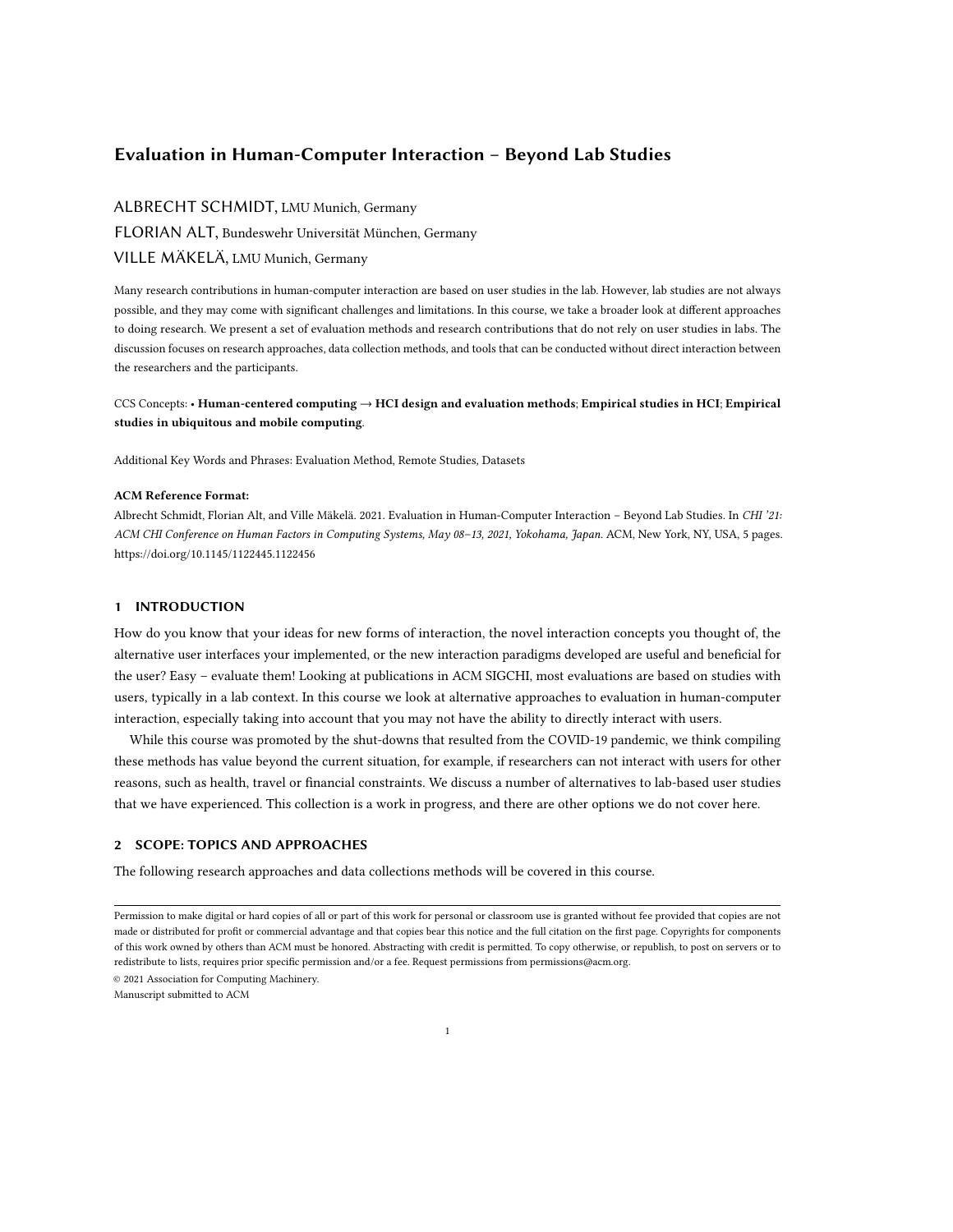#### 2.1 Use Existing Data Sets

Over the recent years, many researchers have collected datasets and published them. The motivation for publishing data sets is to allow replication of research results as well as to enable secondary use of collected data to investigate further research questions. Here, it is important to look at the original data and ensure that the published data allow this type of use. Another point is that research should avoid fishing for results in data sets. When you have a specific research question or objective to investigate, it is useful to look at the bigger picture. Exactly the data you would collect yourself is probably not available, but it is quite possible that there are data sets that are similar to what you planned or where a subset of the published data fits your research question. The following resources are good starting points:

- Google data set search:<https://datasetsearch.research.google.com/>
- Awesome public data sets:<https://github.com/awesomedata/awesome-public-datasets>
- Government data sets, e.g. for Germany:<https://www.govdata.de/>

### 2.2 Create Prototypes That Can Be Experienced Remotely

Often, research prototypes we build can easily be appropriated for access and use from a remote location, for example, a web-based prototype that participants can access via the browser on their desktop computer or from their smartphone. Enabling participants to remotely experience these prototypes is as easy as providing them an URL.

For future projects, researchers might want to discuss in an early stage whether building a prototype by means of a web technology is feasible. This is also useful for mobile applications. Tools, such as PHP Mobile Detect, can be used to ensure that participants are experiencing the prototype on a mobile device. An example of a web-based prototype is the Android lock pattern screen [\[10\]](#page-4-1) created to collect user-defined credentials.

Whereas such prototypes can be stand-alone applications, another approach could be to integrate them with survey platforms. Many platforms provide sophisticated means to include interactive functionality, including LimeSurvey $^1$  $^1$  and SoSci[2](#page-1-1) , both of which enable researchers to write PHP and JavaScript code. This also has the advantage that experiencing a prototype and collecting data can be tightly integrated (e.g., a questionnaire on usability or user experience).

#### 2.3 Piggyback Your Experiment Into Apps Or Web Pages

Interaction on widget scale may be independent of the specific application the widget is used in. Text input, gestures in space or on the screen, button presses, or mouse movements are elementary to many interactions. Instead of creating a test apparatus that is specifically targeted to your next text input method or your next gestural interaction, you can create a mobile phone app or web page that this interaction is an integral part of. Users that use this application or web page, provide inevitably input to the system and hence create data for collection.

One important aspect is to inform users about which data is being collected and shared, and obtain their consent. Distribution of the apps can be done through app stores or your institution's website.

The major concern with this approach is the very limited control the researcher has over the experiment. There is little knowledge about the participant and how they conduct the study, e.g., do they use the phone on a bus or in bed. Examples have shown that this can be compensated by a comparably large number of participants that take part, e.g. running a Fitts' law experiment with 10.000 users instead of 20.

<span id="page-1-0"></span><sup>1</sup>Lime Survey:<https://www.limesurvey.org/>

<span id="page-1-1"></span><sup>2</sup> SoSci:<https://www.soscisurvey.de/>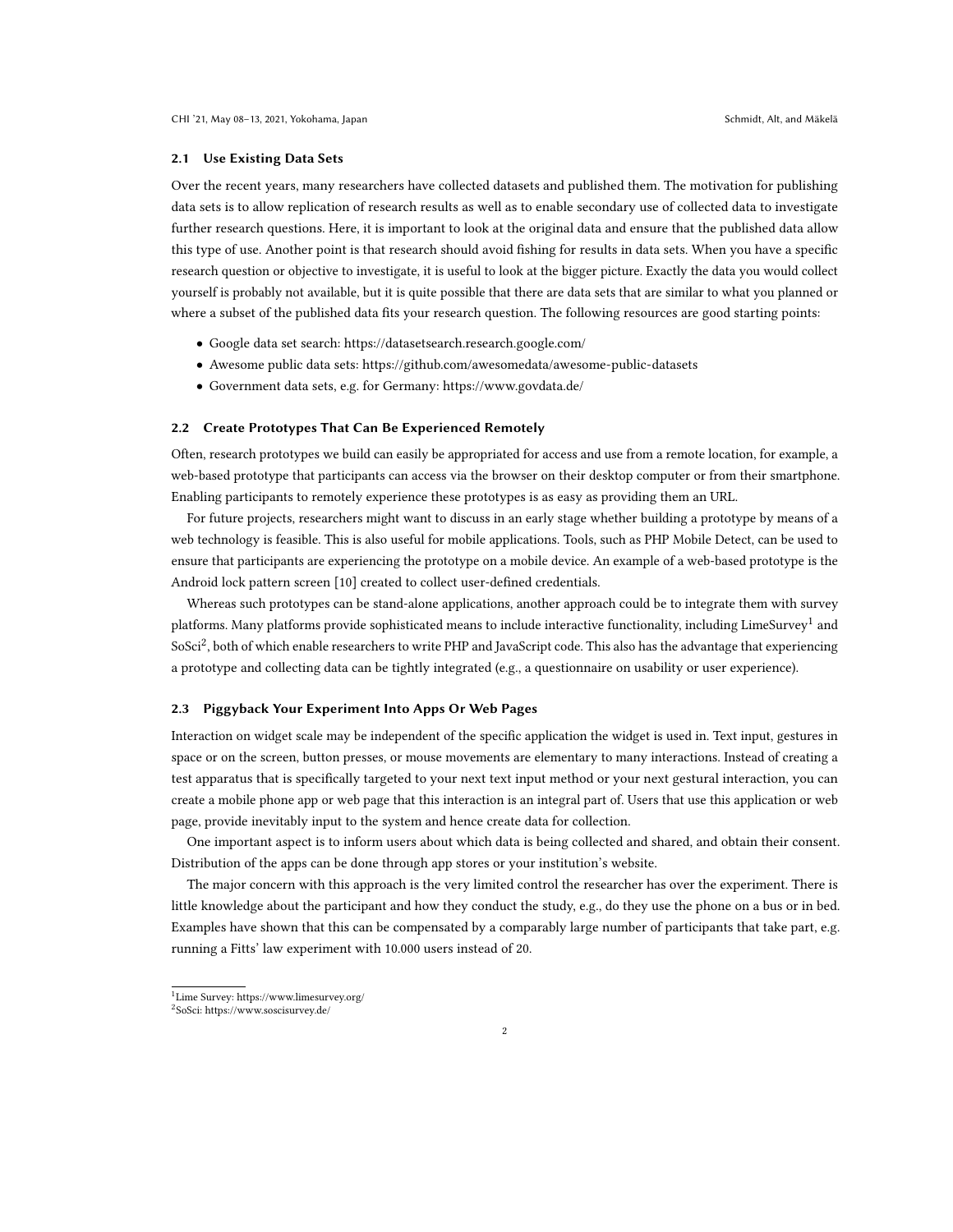Many examples exist where this method has been used, most importantly typing behavior [\[3\]](#page-4-2), notifications [\[7\]](#page-4-3), and authentication mechanisms [\[8\]](#page-4-4). Experiences from these kinds of studies were reported by [\[1,](#page-4-5) [4\]](#page-4-6).

#### 2.4 Run Studies in Virtual Reality

Virtual reality provides an opportunity to recreate your research environment virtually and let your participant access this from home. The researcher thereby is not limited to a lab environment but can rebuild arbitrary settings, including but not limited to public spaces, cars, homes or work environments. The environment can be made accessible through a number of different ways, for example, as a standalone application that is available to participants as download, or through online platforms such as Mozilla Hubs.

This approach supports a wide variety of data collection methods, such as logging interaction in the VR environment, letting participants do a talk-aloud walk through, interviewing them afterwards, or filling in a questionnaire in VR [\[9\]](#page-4-7). An investigation of this approach alongside a discussion on challenges and pitfalls is provided by Mäkelä et al. [\[5\]](#page-4-8).

#### 2.5 Engage With Users Through Remote Communication

Many interview-based studies that we commonly conduct in the lab can easily be conducted using remote communication technologies. This includes doing individual interview studies via Skype or running focus groups in Zoom. Also more sophisticated forms are possible that allow studying how people behave in a certain environment while concurrently observing and questioning them.

To observe users during remote tasks, the screen share features of Skype or Zoom can be used. In addition, there are several platforms available that support specific tasks, e.g., Discord for gaming or Repl.it for programming tasks.

# 2.6 Appropriate Your Research Question and Method to Users Who Are at Home and Where You Do Not Have Direct Access

Whereas lab environments provide the opportunity for investigations under controlled conditions (e.g., typing speed, number of errors), studying users in their natural environment creates many opportunities and challenges. On one hand, researchers may have the unique opportunity of understanding how their concepts and prototypes will be used in real life and obtain rich insights into the users' experience, their behavior, acceptance, and concerns (e.g., with regard to privacy). On the other hand, challenges include that researchers might have little control over when participants work on assigned tasks, and they might get distracted by other inhabitants, TV, or social media. Hence, researchers might want to assess the context in which participants work on their tasks. Another challenge might be compensation. In particular, if participants are residing in other countries, incentives such as online vouchers might not work. However, platforms such as PayPal work in many countries but researchers should ensure that means for remuneration comply with their institutions' regulations.

#### 2.7 Supply Study Equipment To Your Users At Home

Much of our research entails letting users try out prototypes. Rather than doing this in the lab, participants could be sent the prototypes. This creates a number of challenges. Prototypes need to be easy to set up and operate. Therefore, researchers could create web-based tutorials and instructions or provide other channels through which participants can receive support, for example, Slack, WhatsApp, email or any video conferencing tool. In cases where prototypes cannot simply remain with / be disposed of by participants, another challenge arises from making the return of prototypes as easy as possible. This should create as little effort as possible, e.g., pre-arranging the pick-up at the participant's home.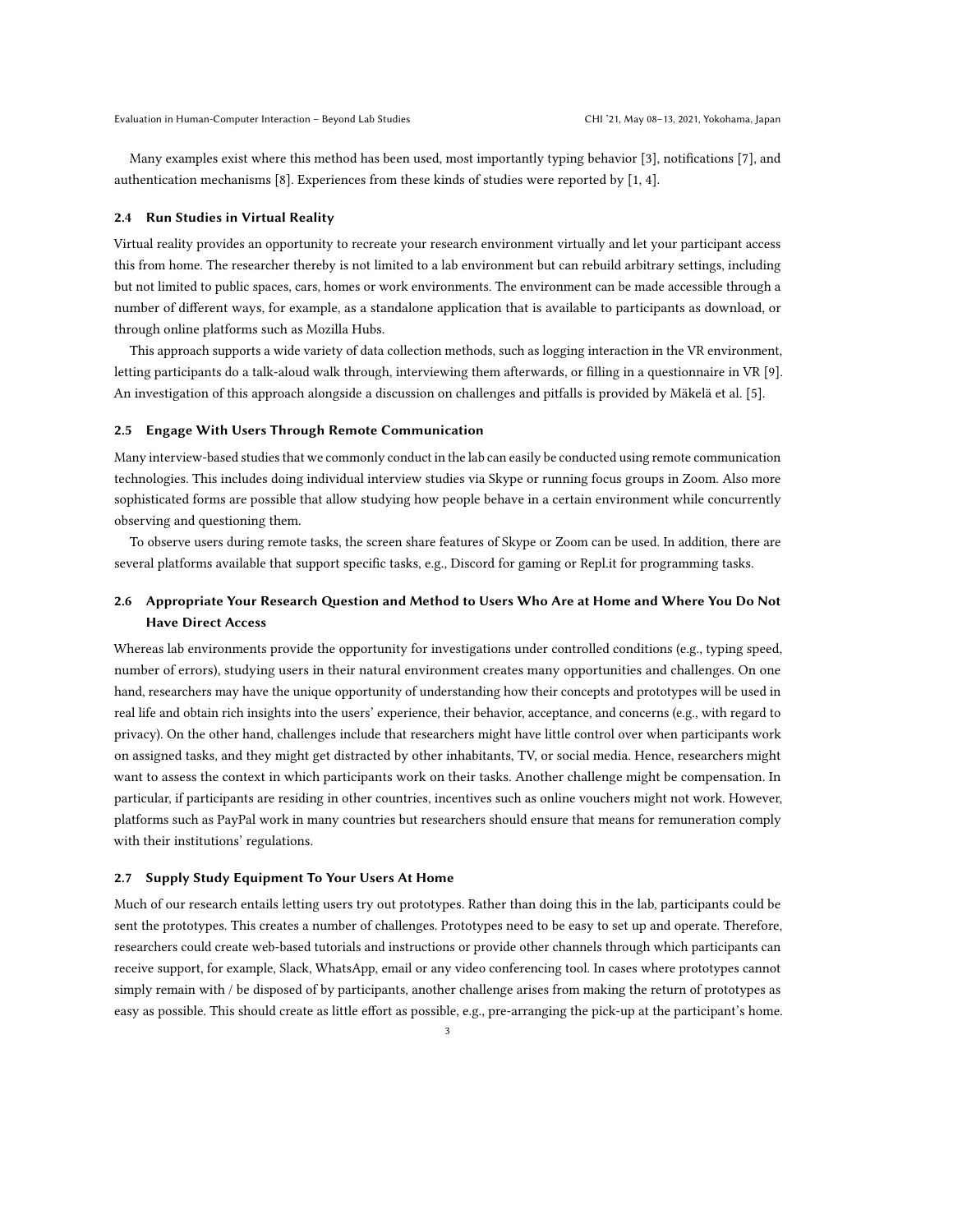An example where smartwatches in combination with NFC tags have been used to observe people's behavior with their smart home devices is provided by [\[6\]](#page-4-9).

#### 2.8 Use Analytic and Computational Evaluation

For specific questions it may be possible to evaluate a system by careful analysis or computational evaluation. Approaches like GOMS/KLM (and its many variants) allow systems to be compared and can be used to show that one approach is more efficient than another – in particular regarding the number of basic operations to be performed. Using computational approaches it is possible to prove that certain designs are more efficient than others, e.g. for text input [\[2\]](#page-4-10).

## 2.9 Study Phenomena that Happen Online

If you are open to what you want to study, you can also move the focus of your research to things that can be observed online and only online. Examples include research on crowdsourcing, social media use, or collaboration in online games.

### 2.10 Summary

The list shows many opportunities that are real alternatives to classical lab studies. As a field, it may be beneficial to consider the question of how we can conduct evaluations with a much broader view. This may make research more inclusive, and it is also likely to provide a more holistic view of the challenges and the respective solutions.

### 3 INTENDED AUDIENCE

This course addresses anyone interested in conducting evaluations beyond lab studies. The course assumes basic knowledge in conducting user studies. Participants can expect to concretely benefit from the course by gaining an overview and basic understanding of out-of-the-lab research approaches, their opportunities and pitfalls, so as to facilitate the approaches' application in their own research and practical projects. To facilitate this, the course provides concrete takeaways and material, including practical examples and pointers to further relevant work.

#### 4 PREREQUISITES AND PREPARATION

The course is self-contained and assumes a general knowledge and interest in methods in human computer interaction. The information presented is on an overview level and aims at helping to identify appropriate approaches to research. Learning about the details of the specific methods is beyond the scope of this course and requires further reading.

## 5 COURSE OVERVIEW

The course is presented in one module with a duration of 75 minutes.

- (1) Motivation: Why look beyond lab studies?
- (2) Overview of different research approaches
- (3) Discussion in breakout groups to identify positive and negative aspects
- (4) Deep dive into several specific methods
- (5) Concluding discussion

# 6 RESOURCES

All of the presentation material for this course will be made available at[:https://hci-lecture.org/methods/.](https://hci-lecture.org/methods/)